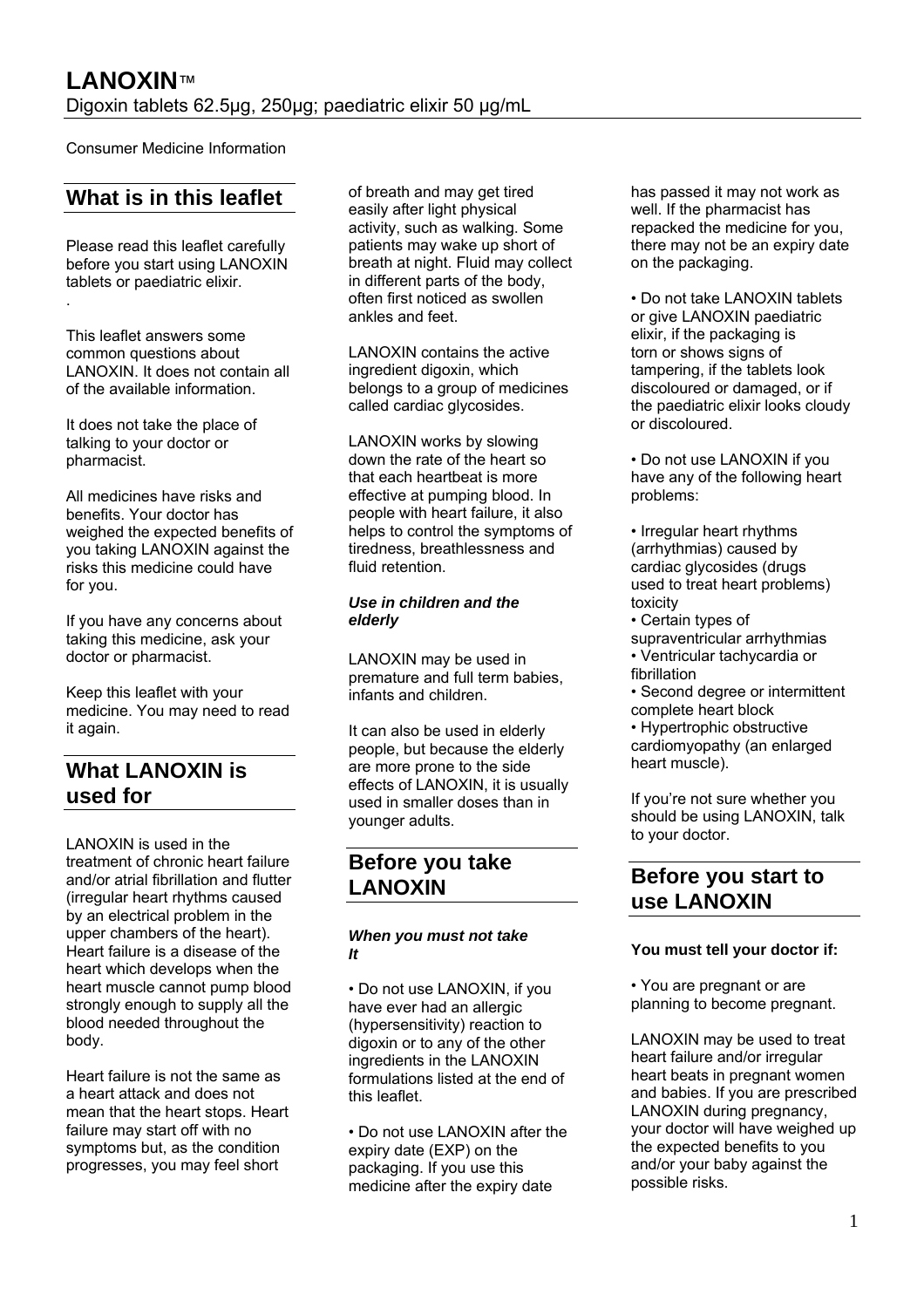• You are breastfeeding or are planning to breastfeed.

Only a very small amount of LANOXIN passes into breast milk, so it may be possible for you to breastfeed, if your doctor says it is all right to do so.

• You have other illnesses, especially:

• Electrical problems in the heart causing a slow heart beat and/or absence of some heart beats

- A previous heart attack
- Kidney problems
- Severe lung disease
- Low potassium levels in

your blood (hypokalaemia) • Low magnesium levels in your blood (hypomagnesaemia) • High calcium levels in your blood (hypercalcaemia)

• Hypoxia (not enough oxygen in your blood)

• An underactive or overactive thyroid gland

• Digestion problems

• You are allergic to any foods, dyes, preservatives or any other medicines.

# **Taking other Medicines**

Tell your doctor if you are taking any other medicines, including medicines you buy without a prescription from a pharmacy, supermarket or health food shop.

Tell your doctor if you are taking any of the following medicines:

• Diuretics, including spironolactone (Aldactone™, Spirotone™), used to treat high blood pressure

• Corticosteroids, powerful antiinflammatory medicines used to relieve inflammation

• Some antibacterial (antibiotic) medicines used to treat infections, including:

• erythromycin (EMU-V™,

Eryacne™, Eryc™, Stiemycin™, Eromycin™, EES™, E-Mycin™, ERA™), Tetracycline (Doryx™, Doxine™, Doxy-50™, Doxy-100™, Minomycin™, Minotab 50™, Panmycin™, Helidac™) • gentamicin (Gentamicin™) • trimethoprim (TMP™, Triprim™, Apo-Sulfatrim™, Apo-Sulfatrim DS™, Bactrim™, Septrin™, Trimel™, Trisul™). • neomycin (Neosulf™) • Anti-arrhythmic medicines used to treat irregular heartbeats, including: • amiodarone (Cordarone™, Aratac™), flecainide (Tambocor™), propafenone (Rytmonorm™), quinidine (Kinidin™) • Calcium channel blockers, used to treat high blood pressure (hypertension), coronary artery disease (affecting blood vessels in the heart muscle) and irregular heart beats, including: • verapamil (Civicor™, Civicor Retard™, Isoptin™, Isoptin SR™, Verpamil™, Verpamil SR™), felodipine (Agon ER™, Plendil ER™), nifedipine (Adalat Oros™, Adalat Retard™, Alpha-Nifedipine Retard™, Nyefax™, Nyefax Retard™), diltiazem (Apo-Diltiazem™, Cardizem™, Dilcard™, Dilzem™, Dilzem LA™, Dilzem SR™), isradipine (Dynacirc™, Dynacirc SRO™) • Alpha blockers, used to treat hypertension such as prazosin (Hyprosin™, Pratsiol™) • Antacids, used to treat indigestion and heartburn • Bulk laxatives, used to treat constipation • Some medicines used to stop diarrhoea, including kaolinpectin and diphenoxylate with atropine (Diastop™, Lomotil™) • Drugs known as angiotensin converting enzyme (ACE) inhibitors, used to treat high blood pressure

• Medicines used to treat cancer

• Metoclopramide (Maxolon™, Metamide™, Paramax™), used for nausea (feeling sick) and vomiting • Salbutamol (Asmol™, Respolin™, Respox™, Salbuvent™, Salbuvent Forte™, Ventodisk™, Ventolin™, Ventolin Forte™, Volmax™), used mainly to treat asthma and other breathing difficulties • Phenytoin (Dilantin™), used to treat epilepsy • Quinine (Q200, Q300, Quinoc-F, Quinoc-S), used to treat malaria • Adrenaline (Medihaler Epi™) used to treat breathing problems • Lithium (Lithicarb™, Priadel™), used to treat some mental illnesses • Cholestyramine (Questran™), used to lower blood cholesterol levels • Indomethacin (Arthrexin™, Indocid™, Indocid-R™, Rheumacin™, Rheumacin-R™), a non-steroidal antiinflammatory medicine used to treat pain, inflammation and stiffness • Sulphasalazine (Colizine™, Colizine E™, Salazopyrin™, Salazopyrin-EN™) used to treat some bowel problems • Alprazolam (Xanax™), used to treat anxiety and depression • Itraconazole (Sporanox™), used to treat some types of fungal infection • Propantheline (Pro-Banthine™), a muscle relaxant, used in people with peptic ulcers, irritable bowel syndrome and renal colic • St John's wort (also called *Hypericum perforatum*), a natural remedy for depression Your doctor or pharmacist will be able to tell you more about what to do when taking LANOXIN

tablets or paediatric elixir while you are taking other medicines.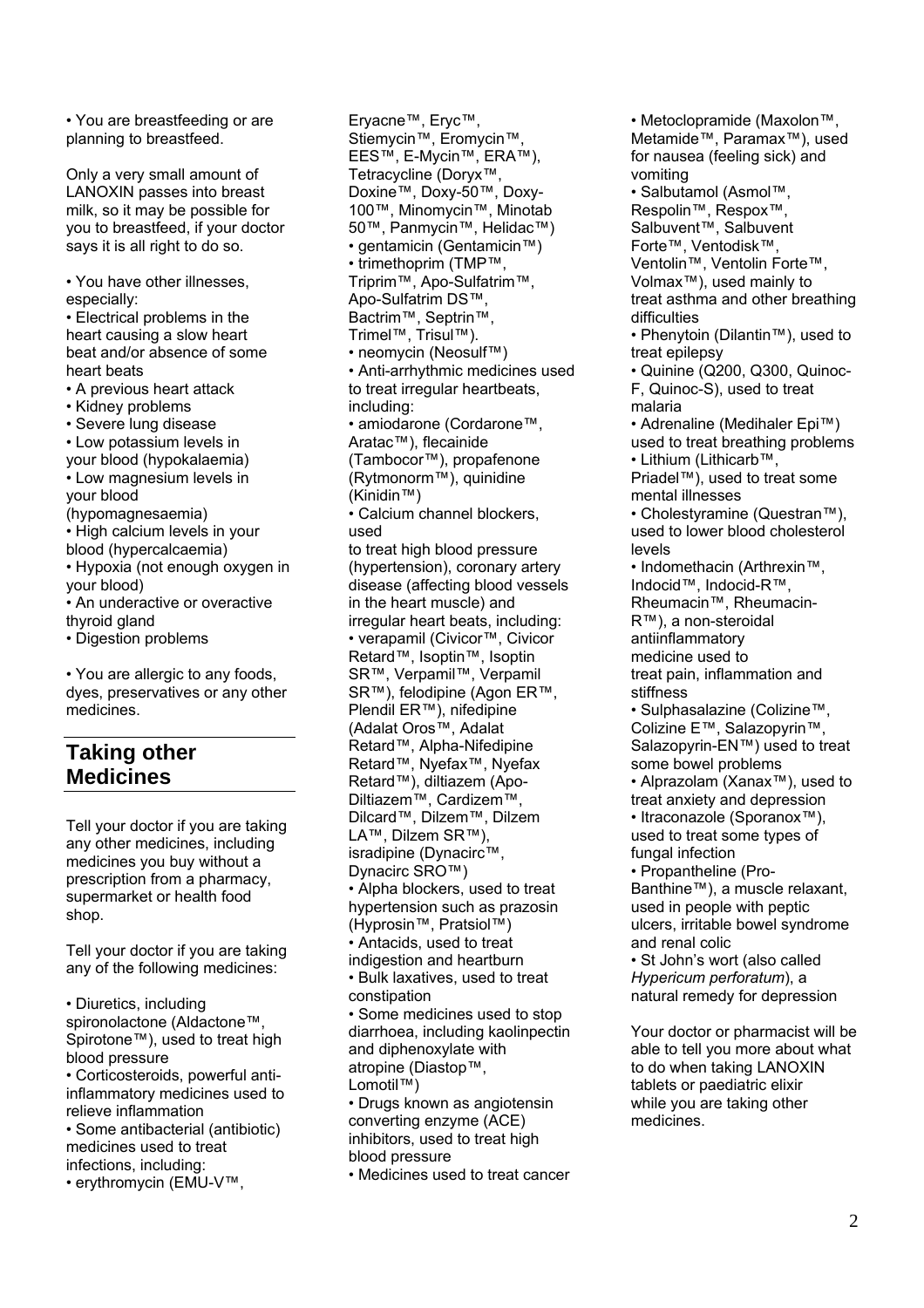# **How to take LANOXIN**

Your doctor will tell you how many LANOXIN tablets or how much LANOXIN paediatric elixir to give and how often.

Do not take or give an extra LANOXIN dose. Do not take or give LANOXIN or any medicine more often than you have been told.

Your doctor will calculate your LANOXIN dose according to your age, body weight and how well your kidneys are working.

### *How much to take*

For adults and children over 10 years of age:

*LANOXIN tablets and paediatric elixir***:** Depending on your condition and how quickly your heart failure and/or irregular heartbeats need to be treated, you may be given a rapid or slow loading (bulk) dose of LANOXIN:

The usual rapid loading dose is 750μg to 1500μg, taken as one dose.

In elderly people and those likely to be very sensitive to the side effects of LANOXIN, the total starting dose may be given in smaller amounts six hours apart.

The usual slow loading dose is 250μg to 750μg daily for one week<sup>.</sup>

After the loading dose, the usual maintenance (long term) dose is 125μg to 750μg of LANOXIN daily. In elderly people and those with poor kidney function, a dose as low as 62.5μg may be given.

For newborn babies, infants and children up to 10 years:

*LANOXIN paediatric elixir :* The usual loading dose is 25μg to 45μg per kilogram of bodyweight for the paediatric elixir.

Your doctor will calculate the dose according to the age and weight of the child**.** 

If your child has been treated with LANOXIN within the past two weeks, the doctor will prescribe amaller dose of LANOXIN than usual.

The maintenance dose of LANOXIN paediatric elixir for premature babies is usually 20% of the loading dose given in the first 24 hours. For full term babies, infants and children up to 10 years, the maintenance dose is usually 25% of the loading dose given in the first 24 hours.

Your doctor may adjust your child's dose of LANOXIN according to his or her response to treatment, as well as blood levels of digoxin, the active ingredient in LANOXIN.

# *How to take it*

LANOXIN tablets should be swallowed with a drink of water. LANOXIN paediatric elixir should be swallowed. A measuring syringe or cup should be used, so you can measure the dose correctly.

# *How long to take it*

The length of time you need to take LANOXIN will depend on the reason why it has been prescribed for you. Many people need treatment with LANOXIN lifelong.

Do not stop taking LANOXIN without first talking to your doctor, or your underlying condition could worsen.

# *If you forget to take it*

If it is almost time for the next dose of LANOXIN tablets or paediatric elixir, skip the missed dose and take or give the next dose when you are meant to. Otherwise, take or give it as soon as you remember, then go back to using it as you would normally.

Do not take or give a double dose to make up for the one that you missed.

# *If you take or give too much (overdose)*

Immediately telephone your doctor or Poisons Information Centre (0800 POISON or 0800 764 766) or go to the accident and emergency department at your nearest hospital, if you think that you or anyone else may have taken too much LANOXIN. Do this even if there are no signs of poisoning or discomfort. Urgent medical attention could be needed.

Keep telephone numbers for these places handy.

An overdose of LANOXIN may cause symptoms similar to those listed later under "Side effects", and include abnormal potassium levels in the blood, and slow and/or irregular heart rhythms. An overdose of LANOXIN can sometimes be fatal.

If you are not sure what to do, contact your doctor or pharmacist.

# **While you are taking LANOXIN**

# *Things you must do*

Tell all doctors and pharmacists involved in your health care that you are taking LANOXIN if you are about to be started on any new medicines.

You must also tell your doctor or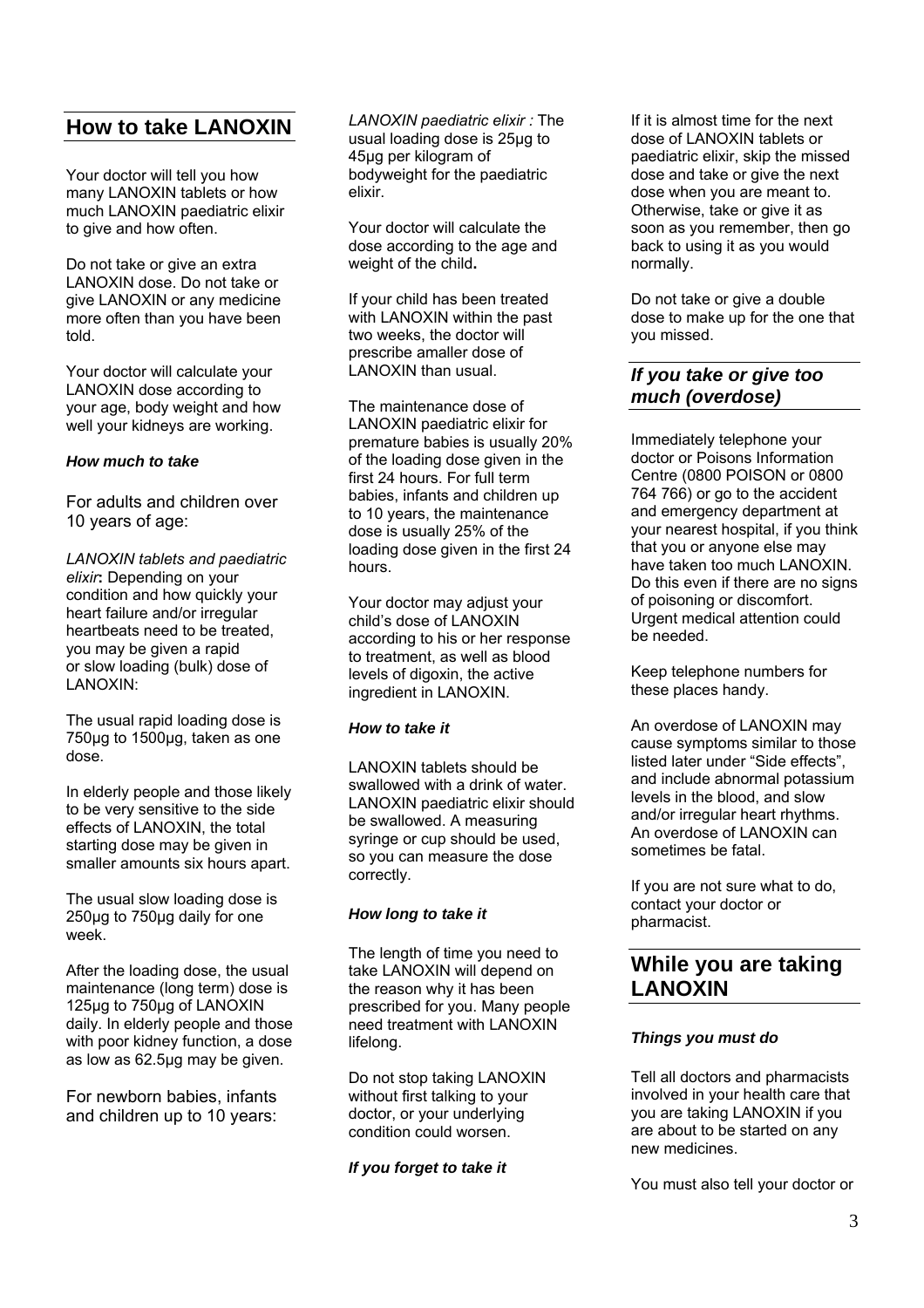pharmacist that you are taking LANOXIN before you start taking any medicines you buy from a pharmacy, health food shop or supermarket.

Tell your doctor if you become pregnant while taking LANOXIN.

If you are taking LANOXIN tablets or giving the paediatric elixir, tell your doctor if, for any reason, you have not used the medicine exactly as prescribed. Otherwise your doctor may think that it is not working for you and change your treatment unnecessarily.

Tell your doctor if you feel that LANOXIN is not helping your condition.

#### *Things you must not do*

If you are taking LANOXIN tablets or giving paediatric elixir to a child, do not stop using this medicine or change the dose, without first checking with your doctor.

Do not give this medicine to anyone else, even if their symptoms seem similar to yours.

Do not use LANOXIN to treat any other complaints unless your doctor says to.

### *Things to be careful of*

Do not drive or operate machinery until you know how LANOXIN affects you. As with many other medicines, LANOXIN may cause headache and tiredness in some people.

# **Side-Effects**

All medicines can have unwanted side effects. Sometimes they may be serious, but often they are not. You may need medical treatment if you get some of these side effects.

Ask your doctor or pharmacist to answer any questions you might have.

Be sure that your doctor knows as soon as possible if you do not feel well while you are taking LANOXIN.

If you think that LANOXIN is causing you to have an allergic (hypersensitivity) reaction, TELL YOUR DOCTOR IMMEDIATELY. Symptoms include:

• Severe skin rash, itching and hives

• Swelling of the face, lips, mouth or throat

- Difficulty breathing or
- swallowing
- Fever
- Low blood pressure (feeling faint or dizzy).

Tell your doctor if you notice any of the following:

- Loss of appetite
- Nausea (feeling as if you are
- about to vomit), vomiting
- Diarrhoea
- Weakness
- Feeling indifferent
- Tiredness
- Headache
- Visual disturbances
- Depression
- Palpitations (irregular heart beats)
- Confusion
- A general feeling of
- "unwellness"

• Pains in the lower stomach (caused by lack of blood supply or damage to the intestines)

- Skin rash
- Unusual bleeding or bruising
- Breast enlargement in men

In both adults and children, LANOXIN can cause new irregular heart rhythms of a different type to those caused by atrial fibrillation (which LANOXIN is often used to treat). Your doctor may perform regular checks on your blood levels of digoxin and body salts, as well as your kidney function, to make

sure LANOXIN is working safely for you.

This is not a complete list of side effects. Ask your doctor or pharmacist if you have any questions about the side effects of LANOXIN.

Tell your doctor if you notice anything else that is making you feel unwell, even if it is not on this list.

Ask your doctor or pharmacist if you don't understand something on this list.

Do not be alarmed by this list of side effects. You may not experience any of them. Your doctor may reduce your LANOXIN dose if some of these side effects occur. The more common ones tend to become less troublesome as your treatment progresses. If anything worries you, please talk to your doctor.

# **After taking LANOXIN**

### *Storage*

Keep this medicine where young children cannot reach it. A locked cupboard at least one and a half metres off the ground is a good place to store medicines.

Keep LANOXIN tablets in a cool, dry place away from light where the temperature stays below  $25^{\circ}$ C.

Keep your LANOXIN tablets in their pack until it is time to take them. If you take LANOXIN tablets out of their pack they may not work as well.

Keep LANOXIN paediatric elixir in a cool, dry place away from light where the temperature stays below 25°C.

If you are using LANOXIN